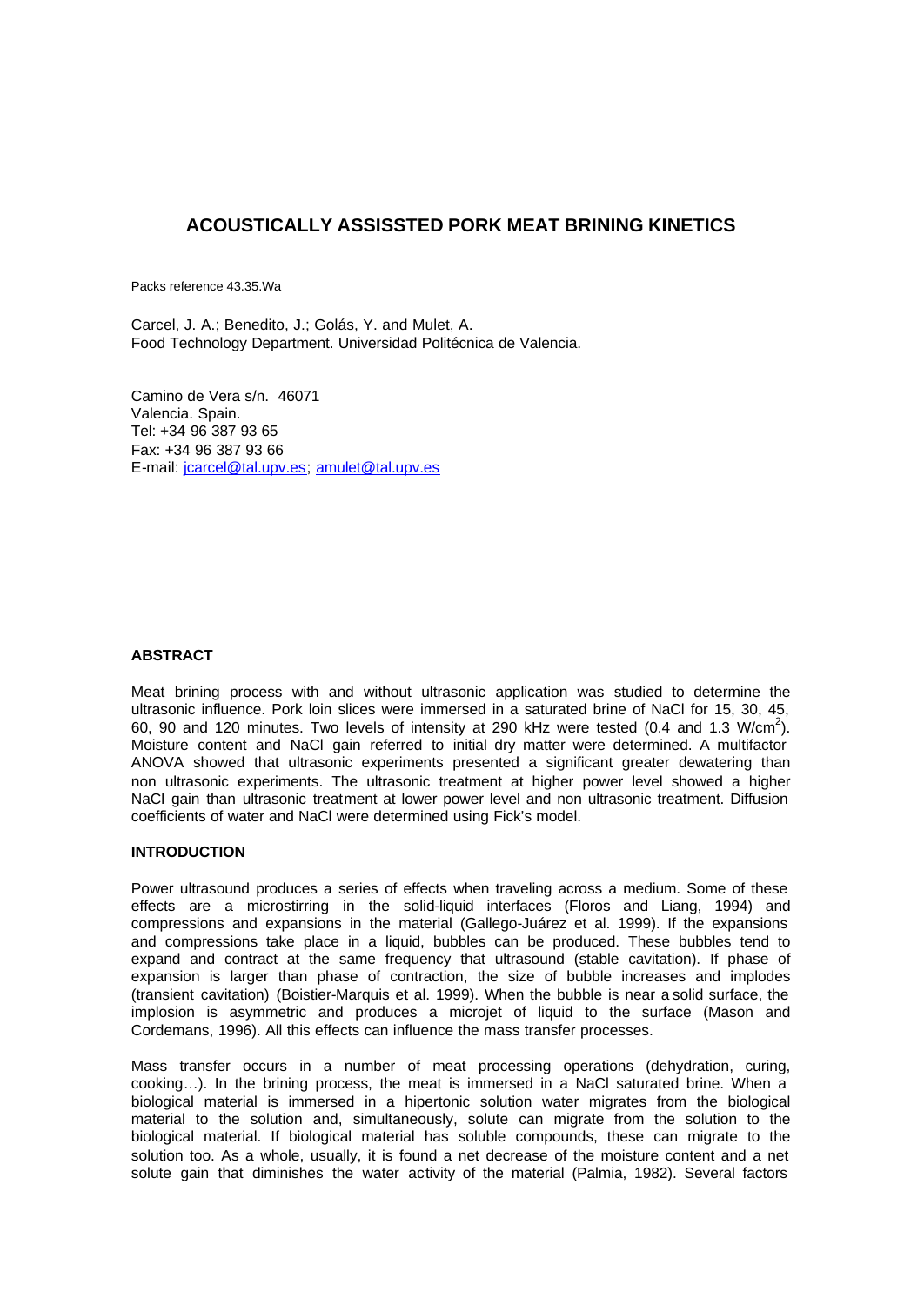such as temperature, solution concentration, nature of biological material, structure, pretreatments like freezing or thawing (Lazarides and Mavroudis, 1995; Mavroudis et al. 1998; Panagiotou et al., 1998) can affect the mass transfer process.

Ultrasound has been applied to improve mass transfer in food processes. Extraction processes can be enhanced such as the extraction of chymosin from the stomach of milk-fed calves for manufacturing of cheese (Kim and Zayas, 1991), bioactive principles from plant materials (Vinarotu et al., 1997) and supercritical fluid extraction (Jun et al., 1997). Da-Mota and Palau (1999) applied acoustic energy at low frequencies (1.6 and 3.2 kHz) to drying onion using a siren system. They found an increase in the drying rate of onion slices in experiments with application of acoustic vibrations, even at low temperatures. Gallego-Juárez et al. (1999) developed a new technology of high intensity air-borne ultrasound in forced-air drying processes. They applied this technology to carrot drying. In liquid-solid systems, ultrasounds have been applied to affect the mass transfer process in the osmotic dehydration of apple (Simal et al. 1998), in cheese brining process (Sánchez et al. 1999) and in meat brining (Cárcel et al. 1999).

The aim of this work was to evaluate the influence of power ultrasound in meat brining and model the mass transfer process.

## **MATERIALS AND METHODS**

Pork meat, "*Longissimus dorsi*", was used in the experiments. The moisture, fat, protein and ash content were determined according to the AOAC official methods (AOAC, 1997; 950.46; 991.36; 726.08 and 923.03 respectively). Carbohydrates were computed by difference. The pH was measured on the raw material with a Crison pH/mV meter 501 equipped with a puncture electrode.

Meat slices (0.5 x 4 x 5 cm) were cut from the muscle (*Longissimus dorsi*) and frozen. Before carrying out the brining experiments, the slices were slowly thawed at constant temperature (2  $^{\circ}$ C) during 18 h.

Brining experiments were carried out, in all cases, placing 900 mL of saturated brine into a 1000 mL glass beaker. During the experiments brine temperature was kept constant at 2  $\pm$  0.5 °C by recirculating a cooling liquid around the beaker. Six times of treatment (15, 30, 45, 60, 90 and 120 minutes) and three levels of ultrasonic intensity (0, 0.4 and 1.3  $W/cm^2$ ) were tested. For every treatment, at least, three replicates were made. After brining, the samples were immersed into distilled water for 1 min to remove adhered brine, superficially dewatered using paper towels and then the moisture and sodium chloride content determined in triplicate.

Ultrasound energy, at 290 kHz of frequency, was applied to the brine using a probe system made in the own laboratory from a piezoelectric ceramic disc. The electric signal came from a function/arb. waveform generator (HP 33120 A) and an amplifier (ENI 1040 L). Ultrasonic brining experiments were performed introducing the probe 1 cm into the brine. The distance between the probe tip and samples was always 2 cm.

A calorimetric method was used to evaluate the intensity of the ultrasonic field. The rate of temperature increase of the system with time in adiabatic conditions was measured with a digital data logger (HP DATA LOGGER 34970 A). The power (P) was calculated from:

$$
P = MC_p \frac{dT}{dt}
$$
 Eq.1

where M is the mass of solution, Cp is the heat capacity of the brine and  $d\overline{I}$  was estimated dt

from the slope of the temperature-time curve.

The evolution of moisture content of samples during treatments was modeled using a diffusional model based in Fick's law. The behaviour of the sample was assumed similar to an infinity slab of the same thickness (0,5 cm). The mathematical model for moisture content was: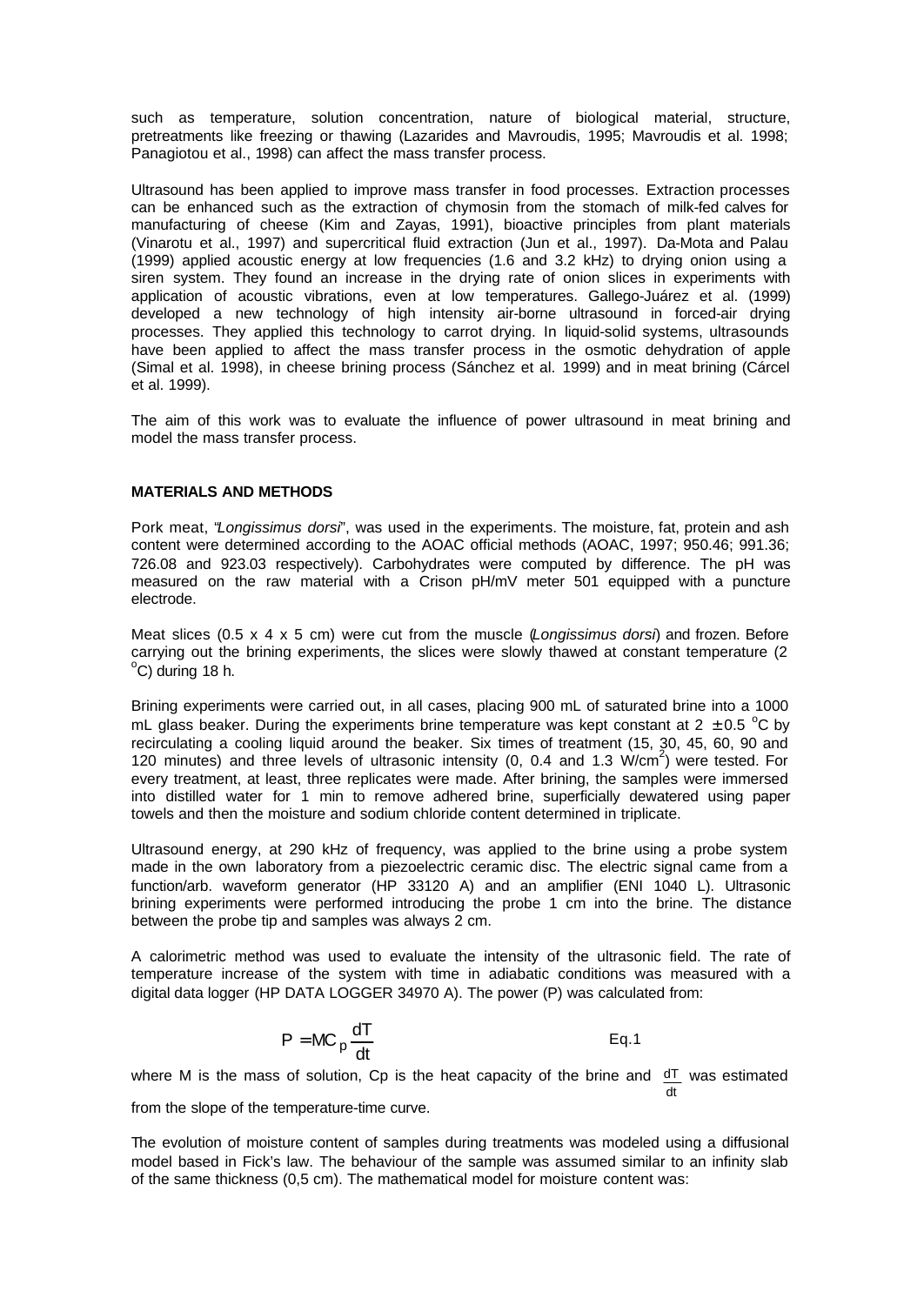$$
\frac{\partial W}{\partial t} = D_{\text{eff}} \left( \frac{\partial^2 W}{\partial x^2} \right)
$$
 Eq. 2

where W is the local moisture of the samples after treatments, t is the time of treatment,  $D_{eff}$  is a effective diffusivity and x is the distance from the symmetry axis.

To solve this differential equation, the followings hypothesis were assumed:

- Initial moisture content uniform.
- Shrinkage is negligible.
- The external resistance to mass transfer is negligible.
- Assuming the symmetry of system:  $\frac{\partial W}{\partial x(x=0)} = 0$ 0 = ∂x(x = ∂ x(x W

Combining the eq. 2 with the previous assumptions, it is possible to calculate the local moisture content. Integrating for the whole volume, a relationship between average moisture and time of treatment was obtained (Eq. 3)

$$
\frac{W - W_{e}}{W_{o} - W_{e}} = 2 \sum_{v=0}^{\infty} \frac{1}{\left[ (2v+1)\frac{\pi}{2} \right]^{2}} \left[ exp \left[ (2v+1)\frac{\pi}{2} \right]^{2} \frac{D_{eff}}{L^{2}} t \right]
$$
 Eq. 3

where  $W_e$  is the moisture at equilibrium,  $W_o$  is the initial moisture and L is the half thickness of the sample. A similar expression was obtained to model sodium chloride content.  $D_{\text{eff}}$  of the moisture and the sodium chloride content was estimated using the optimisation tool SOLVER of the spreadsheet EXCELTM by minimization the sum of squared differences between experimental and calculated moisture.

In order to evaluate the accuracy of the model for simulation purposed, the percentage of explained variance (%var) (Eq. 4) was computed (Sanjuán et al., 2001)

$$
\% \text{var} = \left[ 1 - \frac{S_{yx}^2}{S_y^2} \right] 100 \qquad \qquad \text{Eq. 4}
$$

where  $S_y^2$  and  $S_{yx}^2$  are the standard deviation of the sample and the corresponding estimation, respectively.

#### **RESULTS AND DICUSSION**

For the brining treatments considered, two phenomena were evaluated: the loss of moisture and the gain of salt. Figure 1 shows the brining process evolution for both variables: moisture content (a) and NaCl content (b) referred to initial dry matter. Each point represents the average of, at least, three replications.

The influence of ultrasound treatments in the variables moisture content and NaCl content was studied using a multifactor ANOVA. The factors considered for both variables were intensity of ultrasound applied  $(0, 0.4$  and  $1.3 \text{ W/cm}^2)$  and time of treatment  $(0, 15, 30, 45, 60, 90,$  and  $120$ min).

For moisture content the effect of ultrasonics and time was significant (95%). The LSD (Least Significance Difference) intervals (95%) showed that brining without ultrasound application was significantly different from ultrasound experiments. Therefore, the dewatering in samples brined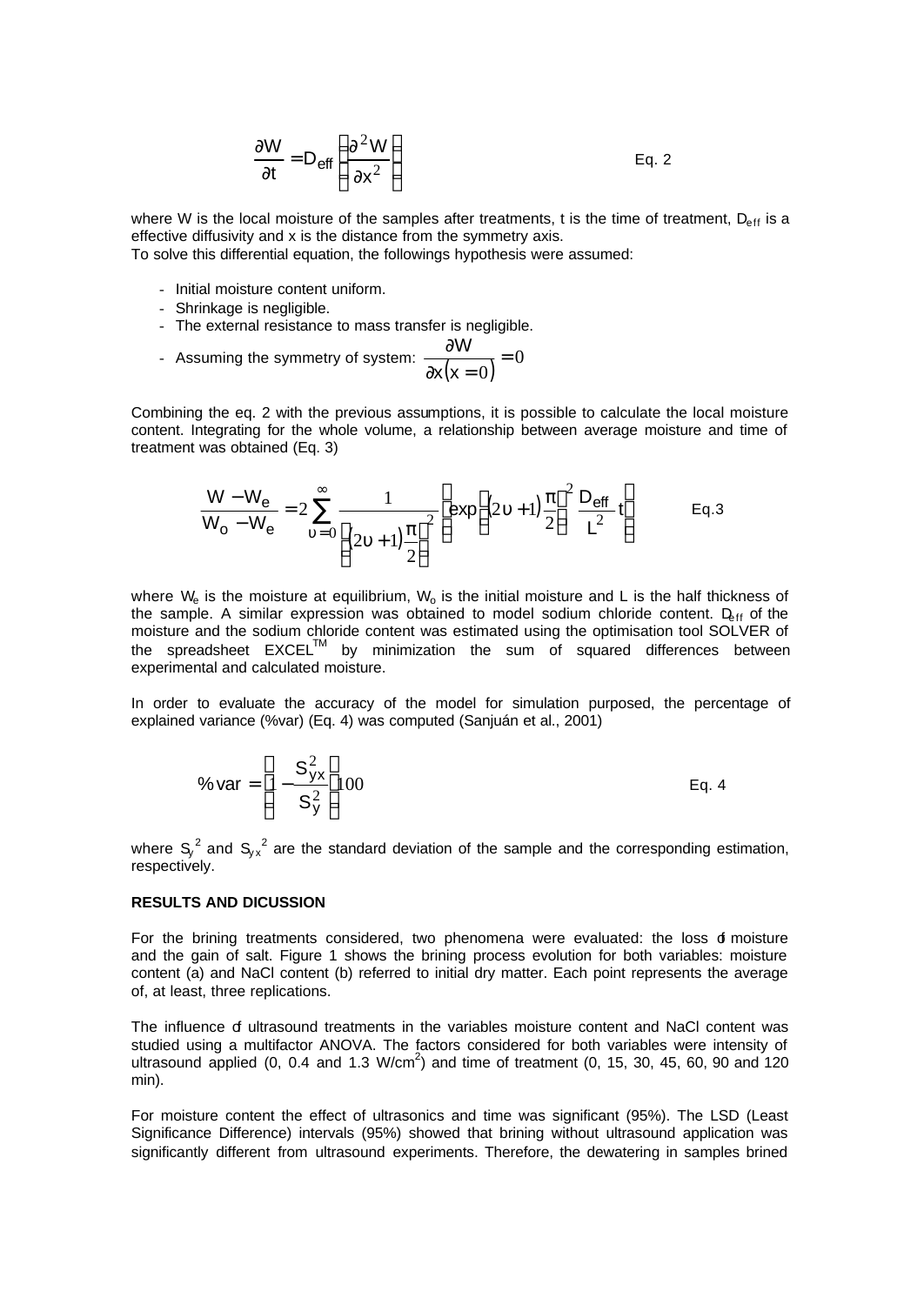without ultrasound was less intense than in experiments with ultrasound application. Nevertheless no difference was found between both intensities applied (0.4 and 1.3 W/cm<sup>2</sup>).

For the variable NaCl content the multifactor ANOVA showed that experiments without ultrasonic application and application at 0.4 W/cm<sup>2</sup> intensity were statistically similar. The ultrasonic treatment at 1.3 W/cm<sup>2</sup> intensity was significantly higher (95%) in NaCl content than the two others. This would mean that NaCl gain was enhanced by ultrasound when a threshold of intensity is reached.



**Figure 1. Results of brining experiments for the ultrasonic intensities at 290 kHz tested (0, 0.4, 1.3 W/cm<sup>2</sup> ). a.- Final moisture after brining vs initial dry matter b.- NaCl content after brining vs initial dry matter**

By using the model previously described the effective diffusion coefficient was computed for both components considered: moisture and NaCl (Table 1).

| Intensity of ultrasound | <b>Moisture</b>         |       | <b>NaCl content</b>            |       |
|-------------------------|-------------------------|-------|--------------------------------|-------|
| applied during brining  | Diffusivity ( $m^2/s$ ) | % var | Diffusivity $(m^2/s)$          | % var |
| Without ultrasound      | $1.18 \cdot 10^{-10}$   | 86.45 | 1.94 $\cdot$ 10 $^{\text{TO}}$ | 98.05 |
| $0.4$ W/cm <sup>2</sup> | $1.60 \cdot 10^{-10}$   | 85.50 | $2.03 \cdot 10^{-10}$          | 99.12 |
|                         |                         | 83.45 |                                | 99.26 |
| 1.3 W/cm <sup>2</sup>   | $1.60 \cdot 10^{-10}$   |       | $2.67 \cdot 10^{-10}$          |       |

**Table 1. Diffusivity estimated from experimental data for moisture and NaCl content.**

As can be observed in Table 1 diffusivity of moisture for ultrasonic treatments are similar between them and significantly higher than without utrasound brining experiments. For NaCl content the diffusivity of ultrasonic experiment at 1.3 W/cm<sup>2</sup> is significantly higher than for both ultrasonic brining at  $0.4$  W/cm<sup>2</sup> and non ultrasonic brining. Therefore the ultrasonic treatment at 290 kHz affects mass transfer process in meat brining increasing mass transfer rates. This influence was observed at lower levels of ultrasonic intensity for moisture  $(0.4 \text{ W/cm}^2)$  than for NaCl content  $(1.3 \text{ W/cm}^2)$ .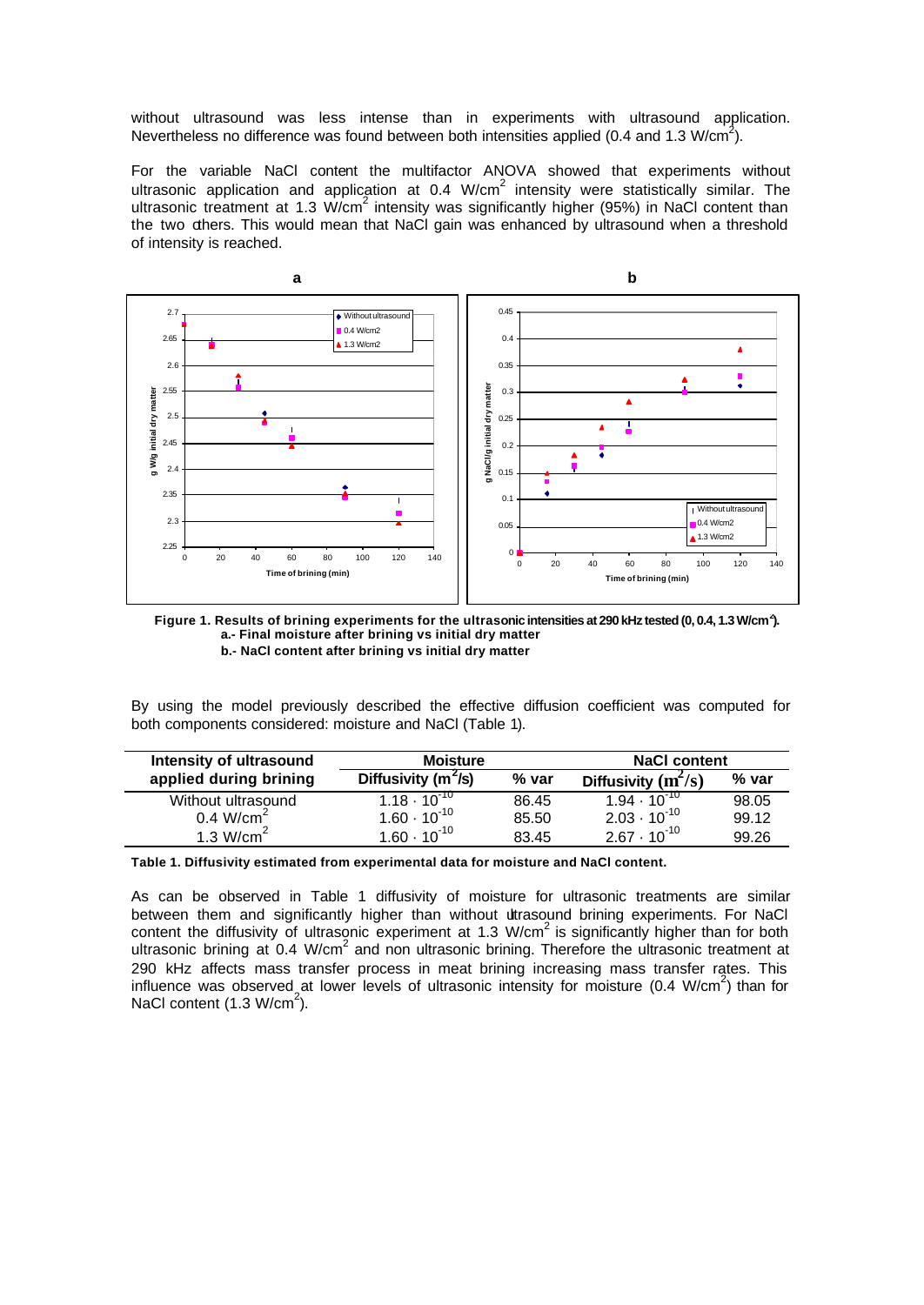

**Figure 2. Experimental vs estimated data for NaCl and moisture content referred to the initial dry matter in a brining process with application of ultrasound (1.3 W/cm<sup>2</sup> ; 290 kHz). Moisture content 6** ; fit of model ---- ; NaCl content ; fit model-

The diffusive model, used to describe the mass transfer process, fitted well (Figure 2) the NaCl content evolution. In this case the percentage of explained variance, for all treatments, was higher than 98 %. However, for moisture content, the percentage of explained variance was lower, ranging from 83 % to 87 %. Additionally, as can be seen in Figure 2, the behaviour (shape) of experimental and predicted data was clearly different. Therefore, the Fick's model used, based in the difference of concentration between sample and equilibrium, do not describe the dewatering process at the considered condition. Further work is needed to adequately describe water transfer.

## **CONCLUSIONS**

Ultrasound affects mass transfer of processes in meat brining. The losses of moisture during brining were higher in experiments with ultrasonic application than for non ultrasonic experiments at the frequency of 290 kHz and the intensities considered. The increase of NaCl content of meat was higher in ultrasonic treatment at the intensity of 1.3 W/cm<sup>2</sup> than for the other treatments. No difference were found between non ultrasonic and ultrasonic treatment at the intensity of 0.4 W/cm $^2$  in NaCl gain.

The diffusive model proposed predict well the evolution on NaCl gain of samples but do not the moisture content.

## **ACKNOWLEDGEMENTS**

The authors would like to acknowledge the financial support of project 1FD97-1246-C03-01

#### **REFERENCES**

Carcel, J. A., Benedito, J., Llul, P., Clemente, G., Mulet, A. (1999). Influence of Ultrasound in Meat Brining. In: Barbosa-Canovas, G. and Lombardo, S. P. (eds.). Proceedings of 6<sup>th</sup> Conference of Food Engineering. AIChE Annual Meeting, Dallas, 163-170.

Da Mota, V. M. and Palau, E. (1999). Acoustic drying of onion. Drying Technology. 17 (4,5): 855-867.

Floros, J. D., Liang, H. (1994). Acoustically assisted diffusion through membranes and biomaterials. Food Technology, Dec.: 79-84.

Gallego Juárez, J. A., Rodríguez Corral, G., Gálvez Moraleda, J. C., Yang, T. S. (1999). A new high-intensity ultrasonic technology for food dehydration. Drying Technology, 17 (3): 597-608.